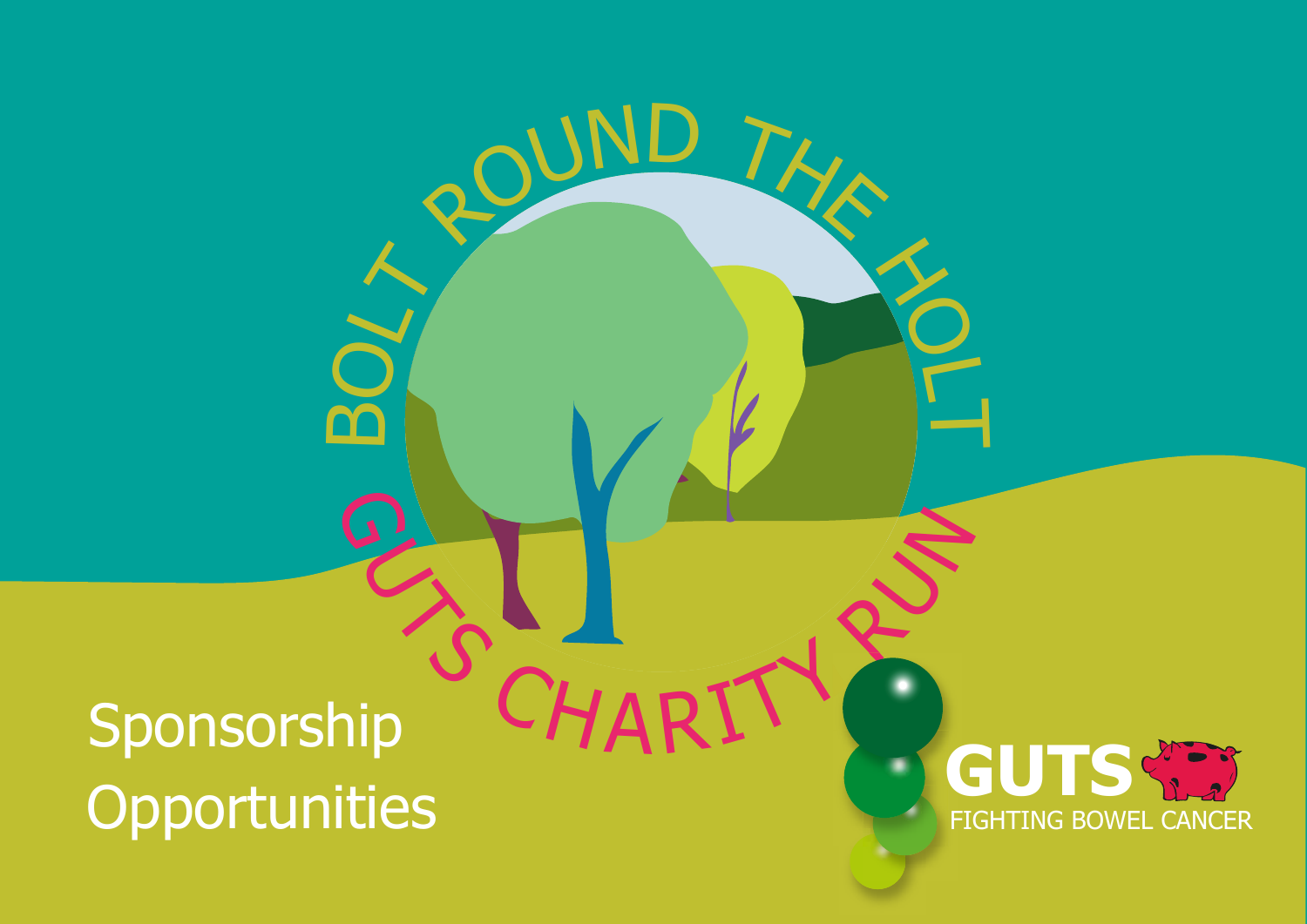#### **ABOUT GUTS**

With 35,000 diagnoses annually in the UK, colorectal (bowel) cancer is one of the most common cancers. Around 16,000 people lose their lives to it every year  $-$  a tragedy made all the more acute by the fact that when detected at an early stage, bowel cancer can nearly always be treated very successfully.

GUTS has been working for over 30 years to improve bowel cancer survival rates; we want to raise awareness of the disease and its symptoms, encourage people to take part in the screening programme and improve treatment options to ensure people with the disease have the best possible chance of recovery.

The money we raise through Bolt Round the Holt and our other fundraising activities is used to provide equipment, facilities and screening services for the benefit of people in Surrey, Hampshire, West Sussex and further afield. We also fund bowel cancer research and campaign to raise awareness of the disease.

#### Our History

GUTS was founded in 1983 by Professor Chris Marks, who recognised that early detection was key to improving bowel cancer survival rates. GUTS initiated one of the first bowel cancer mass screening programmes in the UK, reaching 20,000 patients from 37 GP practices in the Guildford area in its first year. Since then GUTS funding has been pivotal both in research to advance screening and detection, and in improving the care, treatment and outcomes for patients from across the south of England.

GUTS has raised funds for numerous projects including a Gene Analyser, the GUTS Colon Cancer Familty Clinic, and a Papillon radiotherapy machine. In 2018 we raised £150,000 to provide a superb training facility at the RSCH for doctors and nurses wanting to learn and improve endoscopy and laparoscopy techniques.



#### Who we are

The charity is well known and respected in the local and wider community, and GUTS trustees include surgeons, pathologists and others who help organise fundraising events and oversee the projects that funds are used to support:

| <b>Prof Chris Marks PATRON</b> | Prof Tim Rocka         |
|--------------------------------|------------------------|
| <b>Iain Jourdan CHAIRMAN</b>   | Andrea Scala           |
| <b>Matt Sharpe TREASURER</b>   | John Stebbing          |
| Dena Dixon                     | <b>Christian Wells</b> |
| Prof Stephen Halloran          | Jayne White            |

**Rockall**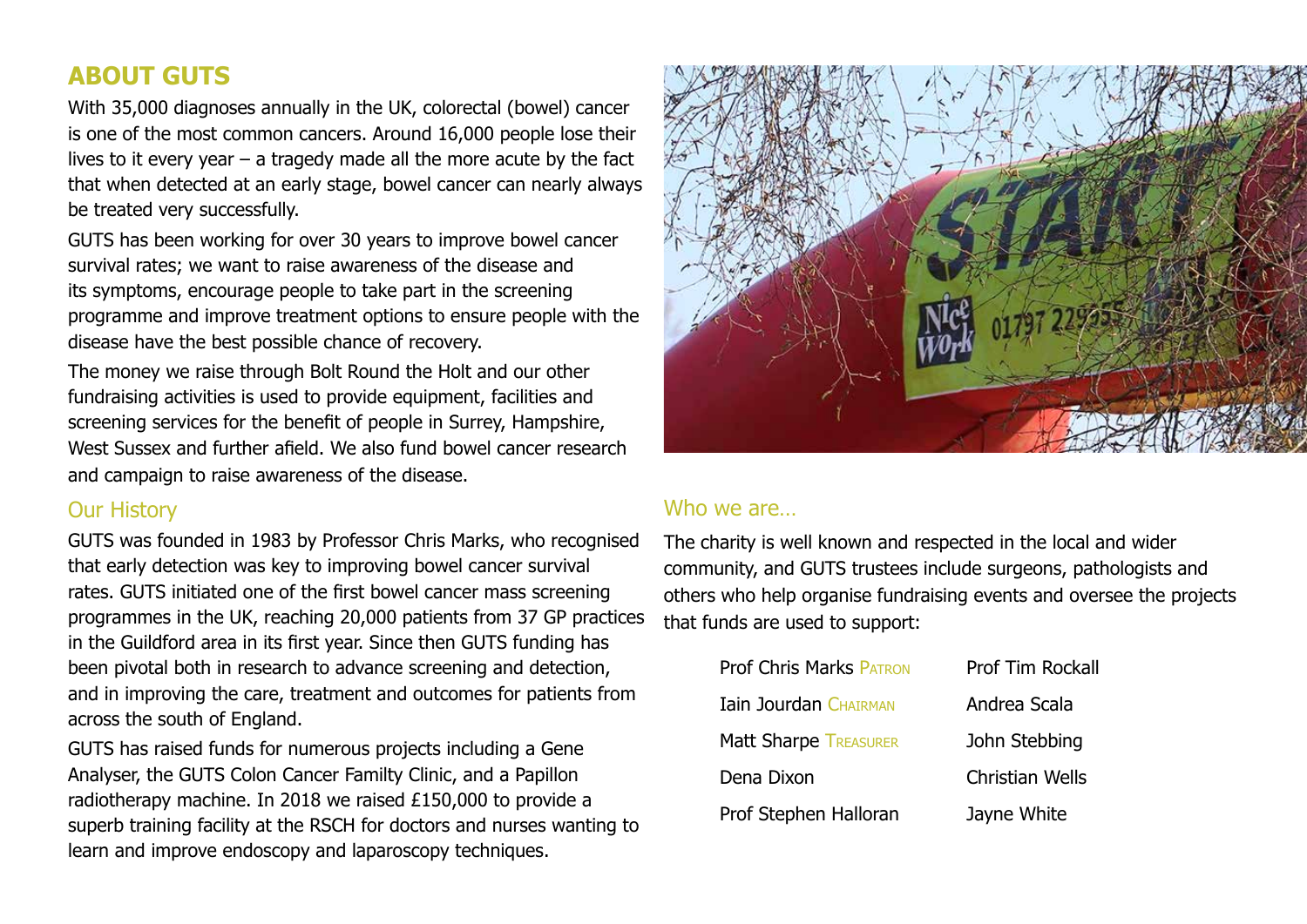#### **ABOUT BOLT ROUND THE HOLT**

Bolt is the GUTS annual flagship event, raising in the region of £15,000 and bringing GUTS and the event's sponsors to the attention of thousands of runners, their friends and families.

Scheduled to coincide with London Marathon training programmes with the option of a 21k route, Bolt Round the Holt attracts many Marathon runners. The event also offers 5k and 10K races, as well as a 5k juniors' event and 1k kids' fun run. The event is professionally organised by Nice Work, who have years of experience in running mass participation sporting events.

It has attracted sponsorship from BMI Healthcare, Kelly Removals, Nuffield Health Gyms, Starbucks and Fitstuff, along with many independent local businesses.

Alongside the races there are opportunities for activities involving spectating families and visitors until mid-afternoon. The event typically attracts 400 runners and around 200 spectators.



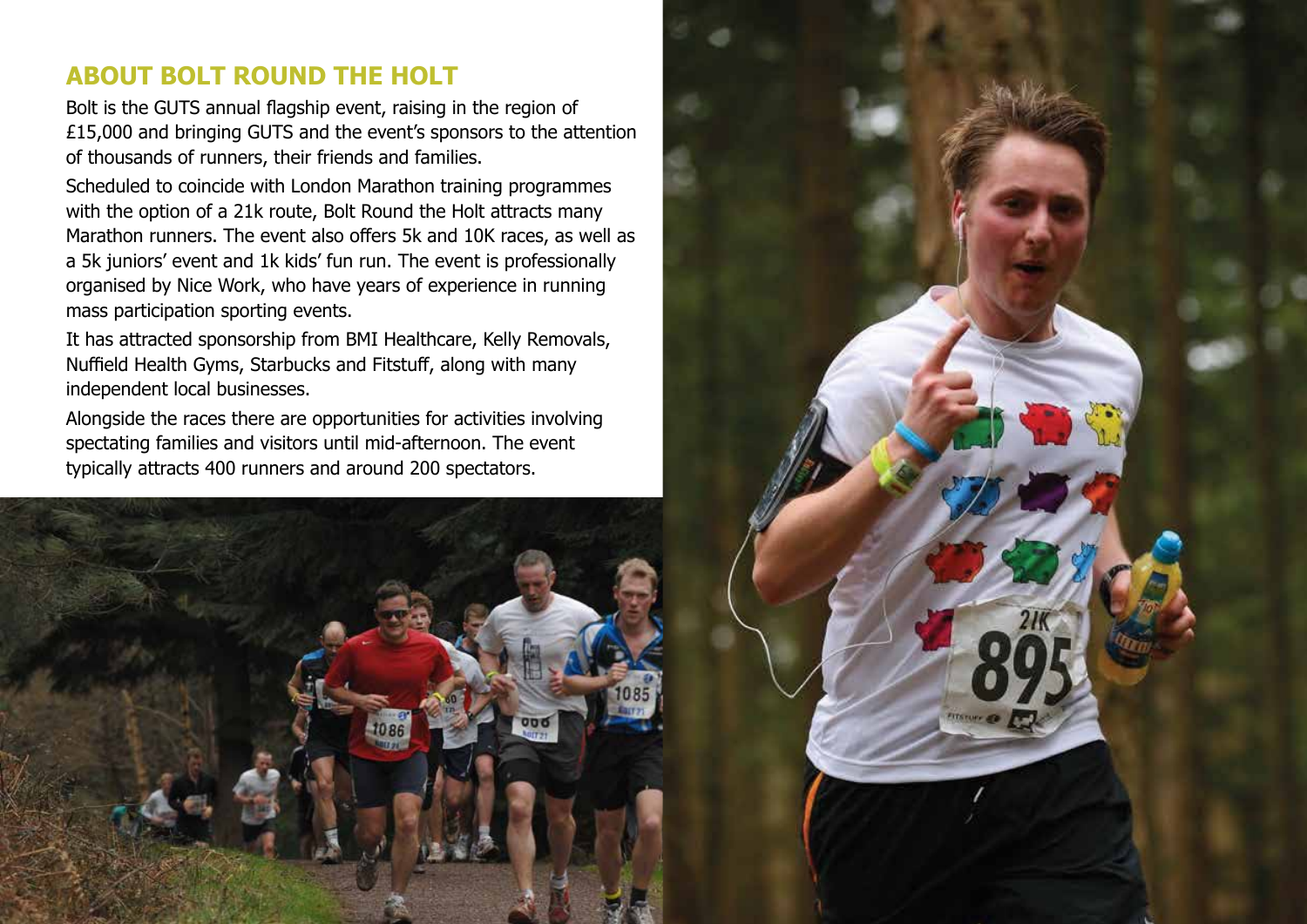#### **BOLT ROUND THE HOLT - BE PART OF IT!**

Your business can become a partner in this popular, well-established running event, supporting a respected local charity - GUTS Fighting Bowel Cancer.

In addition to running, walking and family-focused health and wellbeing activities on the day itself, the event provides opportunities for more than six months of promotional and engagement activity with an audience of 100,000+ keen runners through the event organiser's own website, other running websites, running and regional media outlets.



#### TIMELINE....

### **Summer**

Online registration opens on the Nice Work website. Alerts are sent to their database of thousands of runners.

#### Summer/Autumn

Promotional campaign begins with online communications that include sponsors' logos and details.

Event press launch.

GUTS e-campaign with regular updates, training advice and any sponsor promotions sent to all new race entries.

Registered runners receiving regular updates from GUTS and Nice Work, with opportunities for sponsor participation. New Year 'resolvers' targeted through social media/press advertising.

#### February

Promotional campaign steps up. Bolt website and social media features training advice with further opportunities for sponsor engagement.

Registration closed if full. Further email engagement with entrants in preparation for race day.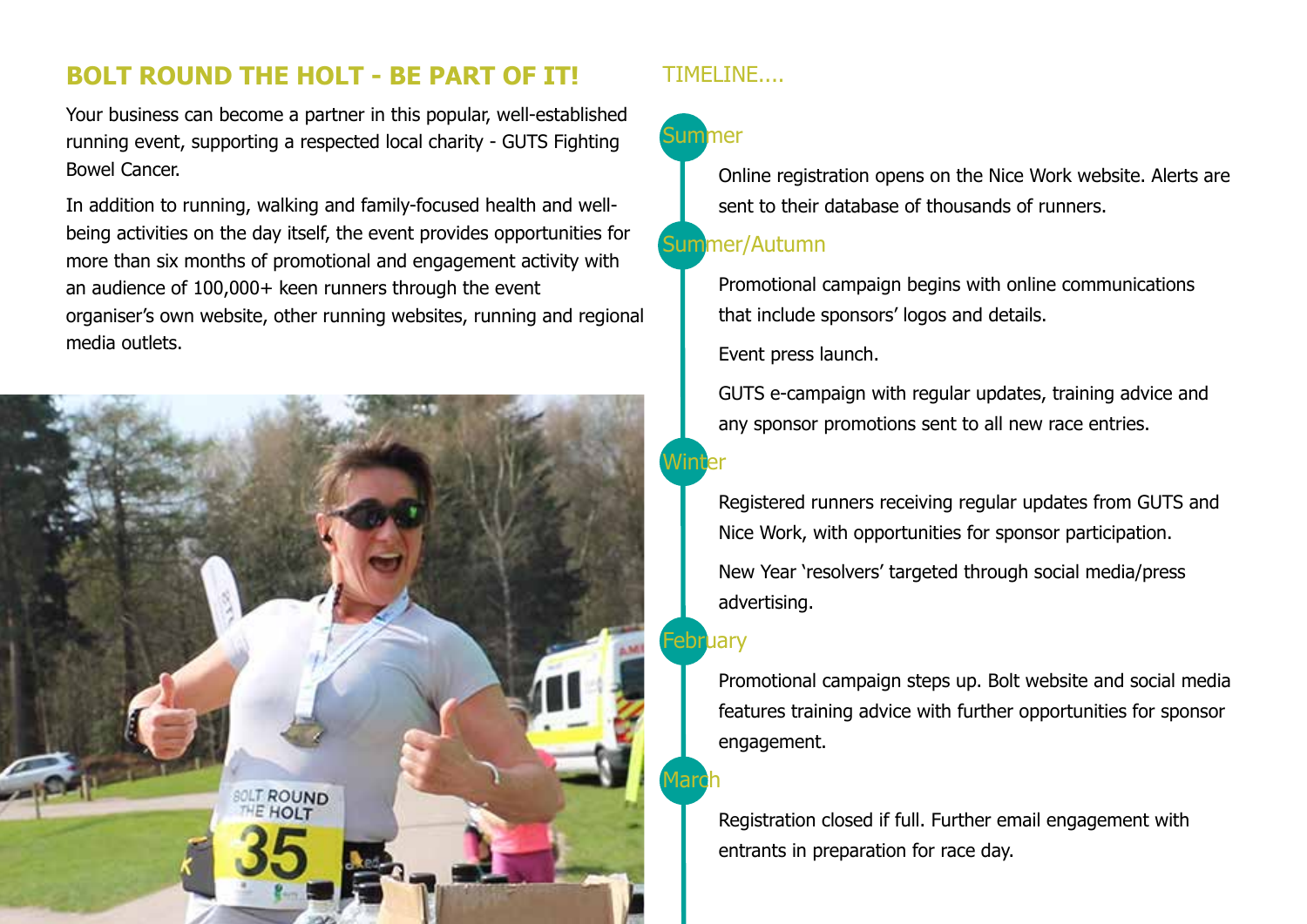



#### **Race Day**

0700 Organisers, sponsors and volunteer marshals arrive 0800 Registration open, runners arrive 0930 1k Children's Race 0955 Canicross 10k & 5k 1000 Half Marathon 10.05 10k & 5k

#### On-site...

GUTS information table Sponsors' information/trading activity areas Opportunities for family activities/promotions Finishing runners receive a medal, refreshments and any sponsor giveaways.

## BOLT ROUND THE HOLT 2019: THE MOVIE! Click here to view...

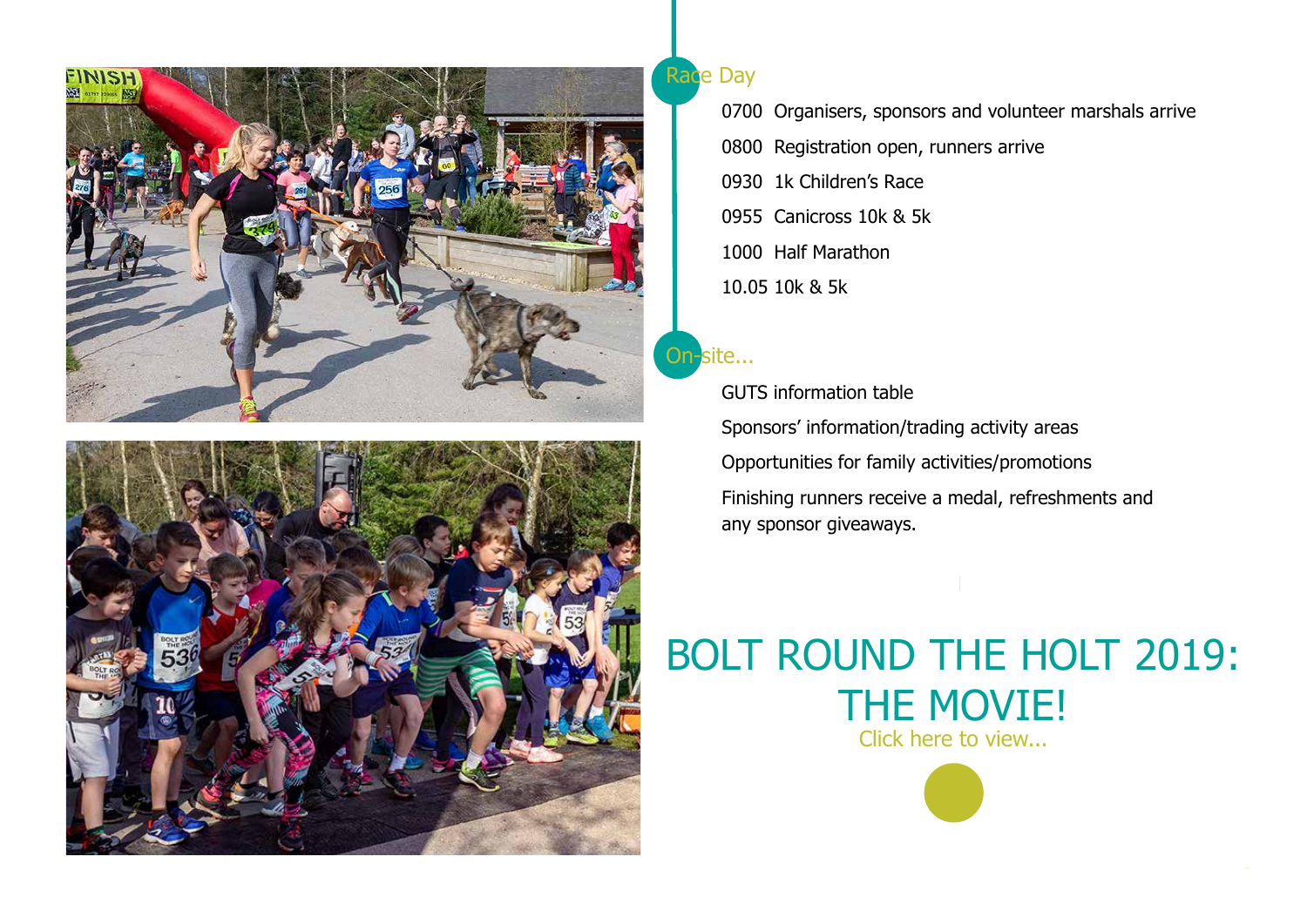#### **LOCATION**

Alice Holt lies just south of Farnham in Surrey and is managed by the Forestry Commission.

It is popular with walkers, runners, cyclists and families, with a 'Go Ape' tree top rope course on site, as well as cycle hire, a cafeteria and education centre.

We aim to create a festival feel to the Bolt Round the Holt 'village', which is usually sited close to the visitor facilities. There is plenty of room for sponsors to set up gazebos and run activities for spectators and runners.





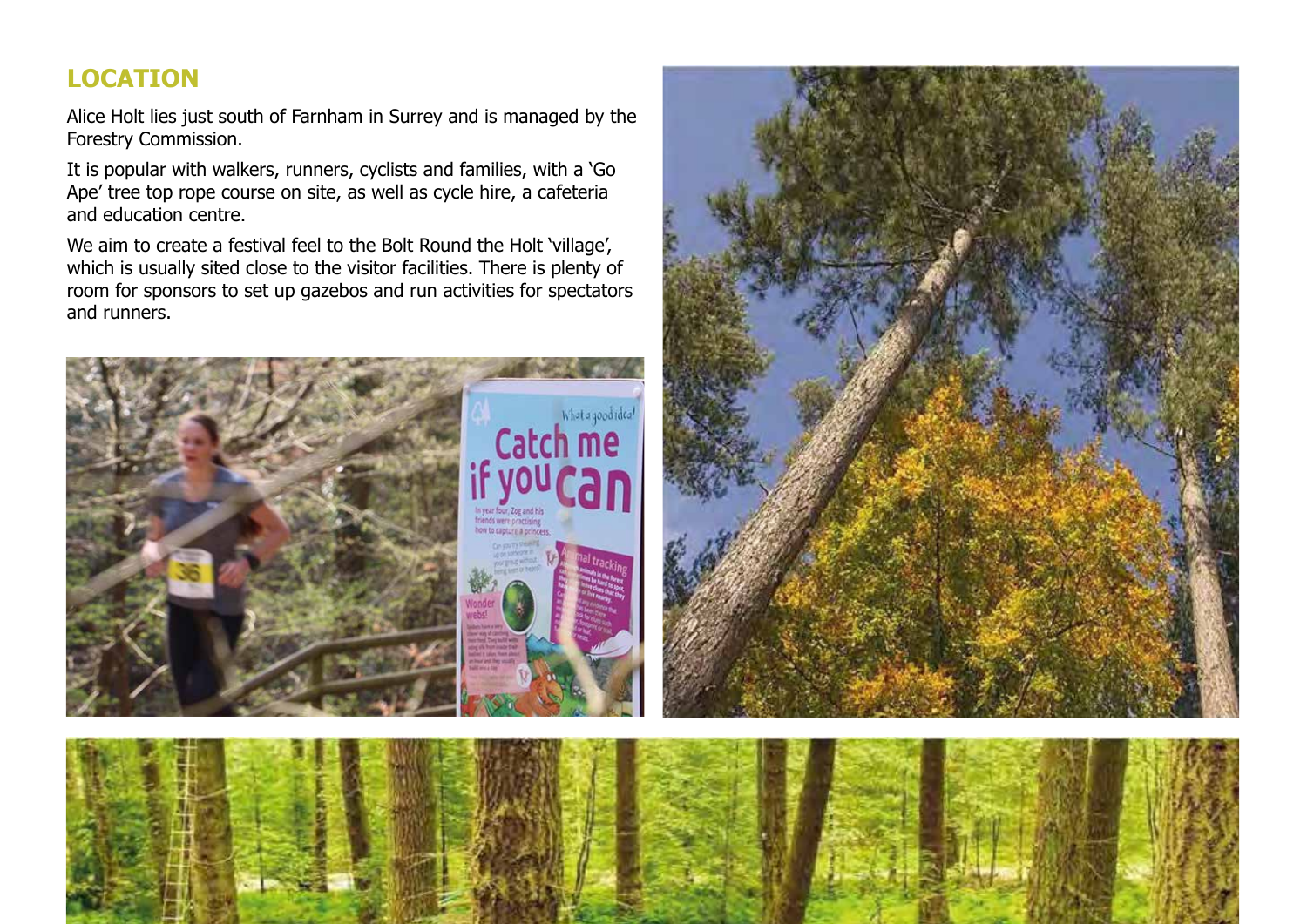# How the runners measure up...

#### Analysis of participants 2012 - 2016

**63%** of entrants are from the GU postcode areas: south west Surrey and bordering areas of Hampshire and West Sussex.

87% of entrants are from a 25-mile radius of Guildford the remaining 13% coming from as far as Leicester, Essex and Bristol.